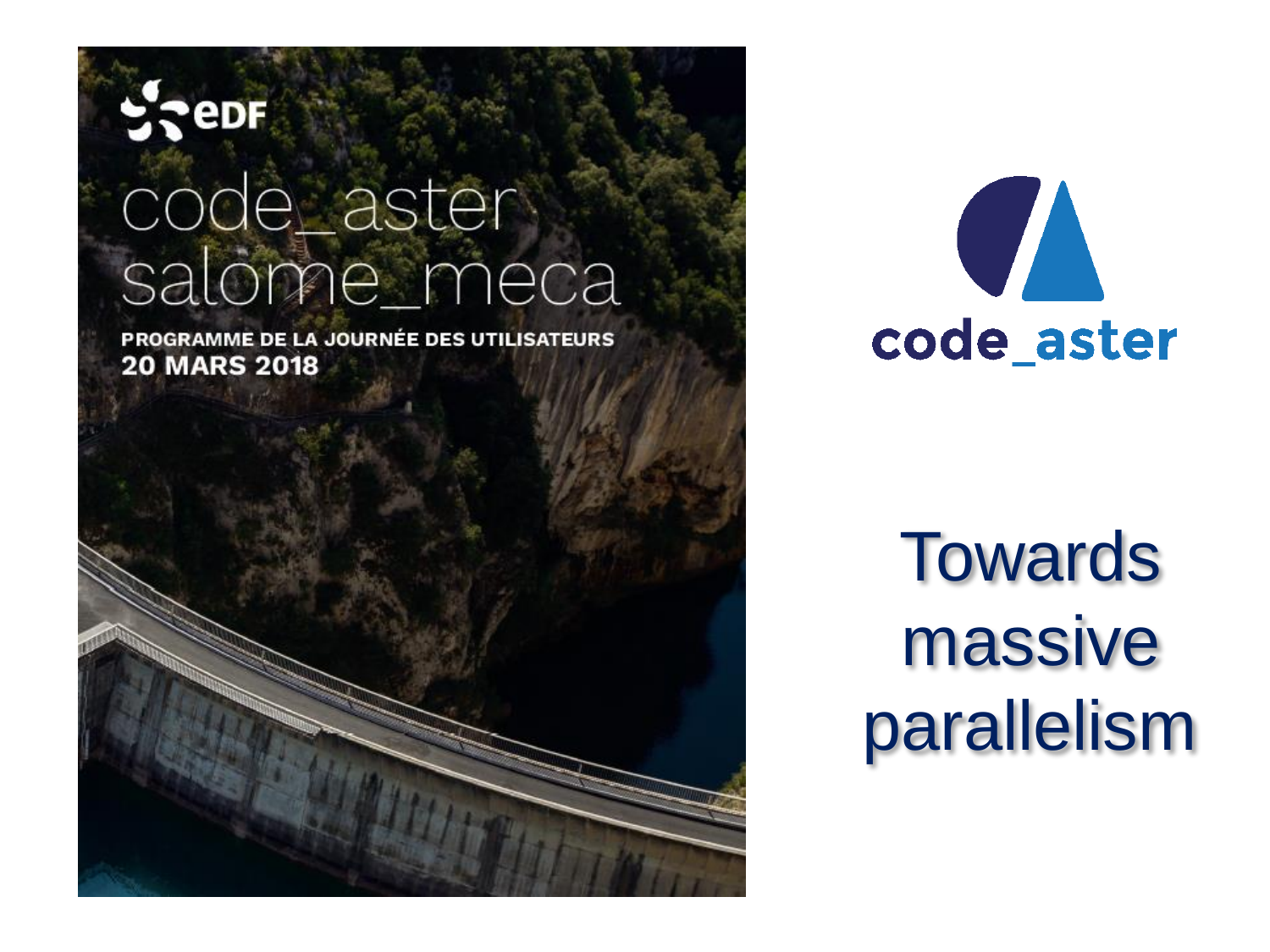#### Massive parallelism: the genesis

**Fundamental changes in the mind and functioning of code\_aster**

- **From a simple question** 
	- Modification of machines and uses
	- □ Is it possible to transform code\_aster into HPC code?

**Answer**



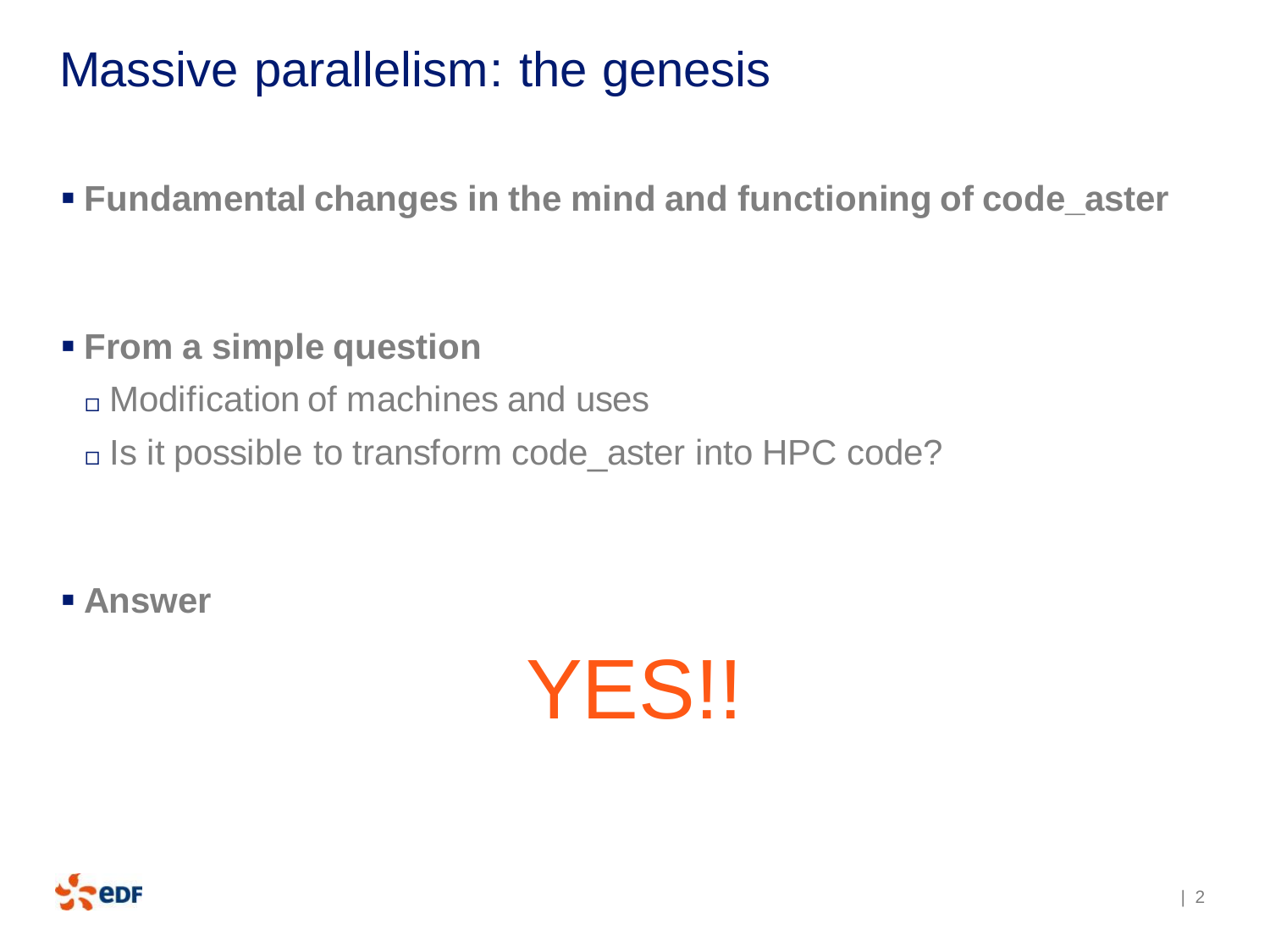## Massive parallelism: the solution

- $\blacksquare$  Initial problem: memory consumption
- **Domain Cutting**

code\_aster parallelism today



• = Reconstruction of a global problem

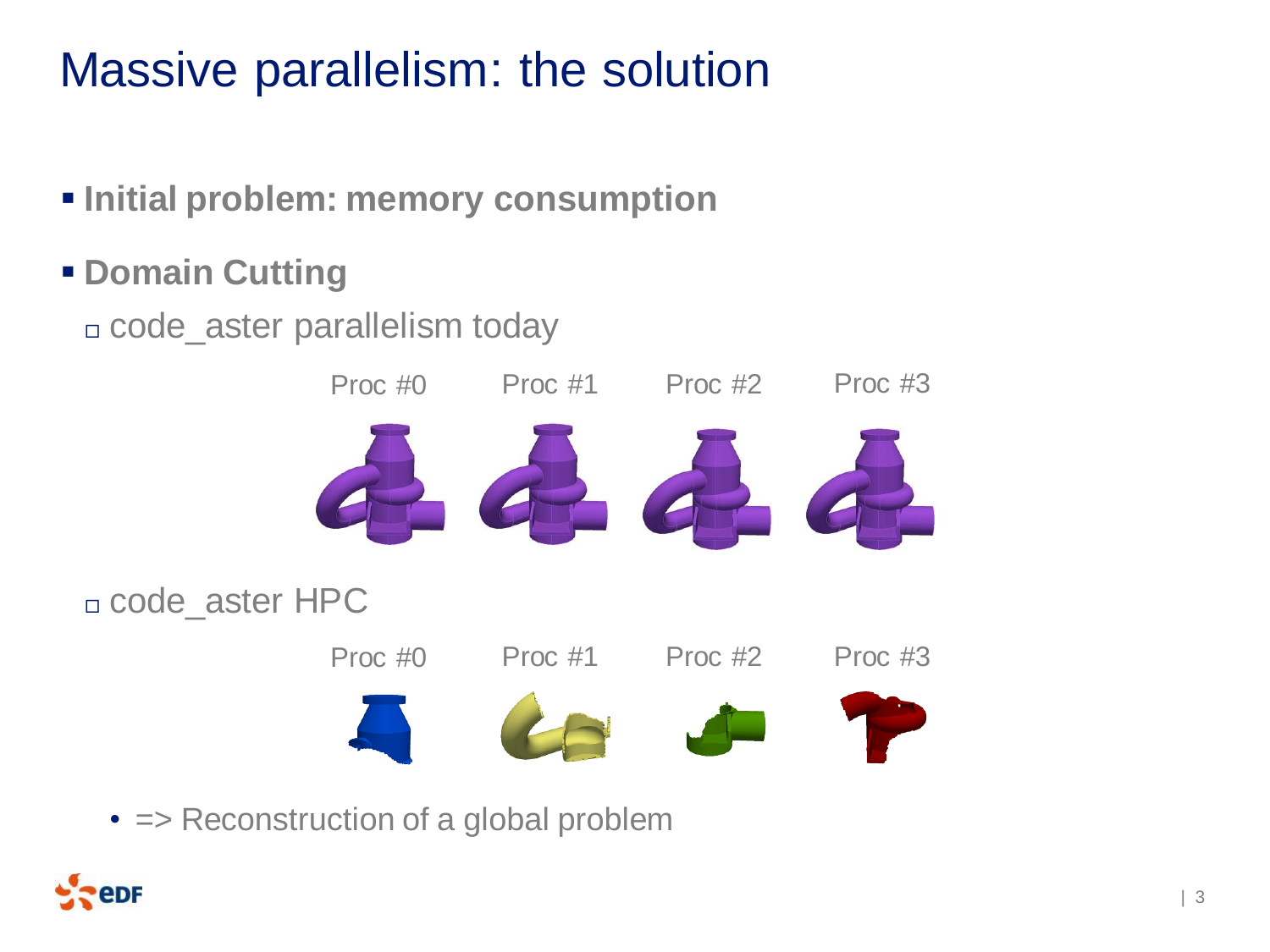#### Massive parallelism: the results (1/3)

#### **First results, demonstration of interest**

Academic test comparison with code\_aster "legacy"

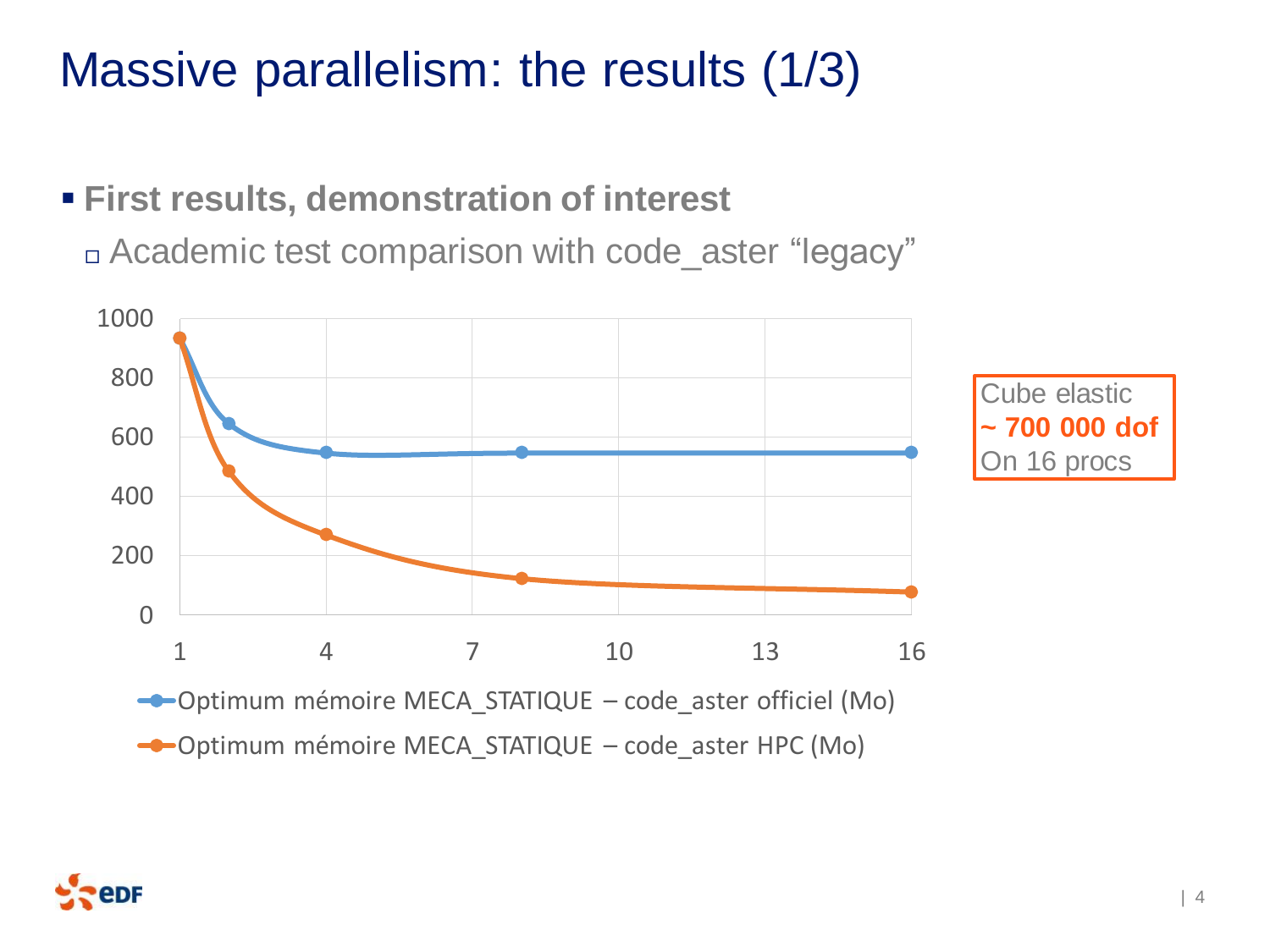## Massive parallelism: the results (2/3)

 $\blacksquare$  More ambitious

| <b>Number of Dof</b> | <b>Number of procs</b> | Solving time (s) |
|----------------------|------------------------|------------------|
| 128 625 000          | 360                    | 1 477            |
| 128 625 000          | 720                    | 820              |
| 128 625 000          | 1080                   | 627              |

**87%** of parallel efficiency between 720 and 1080 processors



Huge reduction of memory consumption and simulation times

Enlarges the range of possibilities in terms of model size

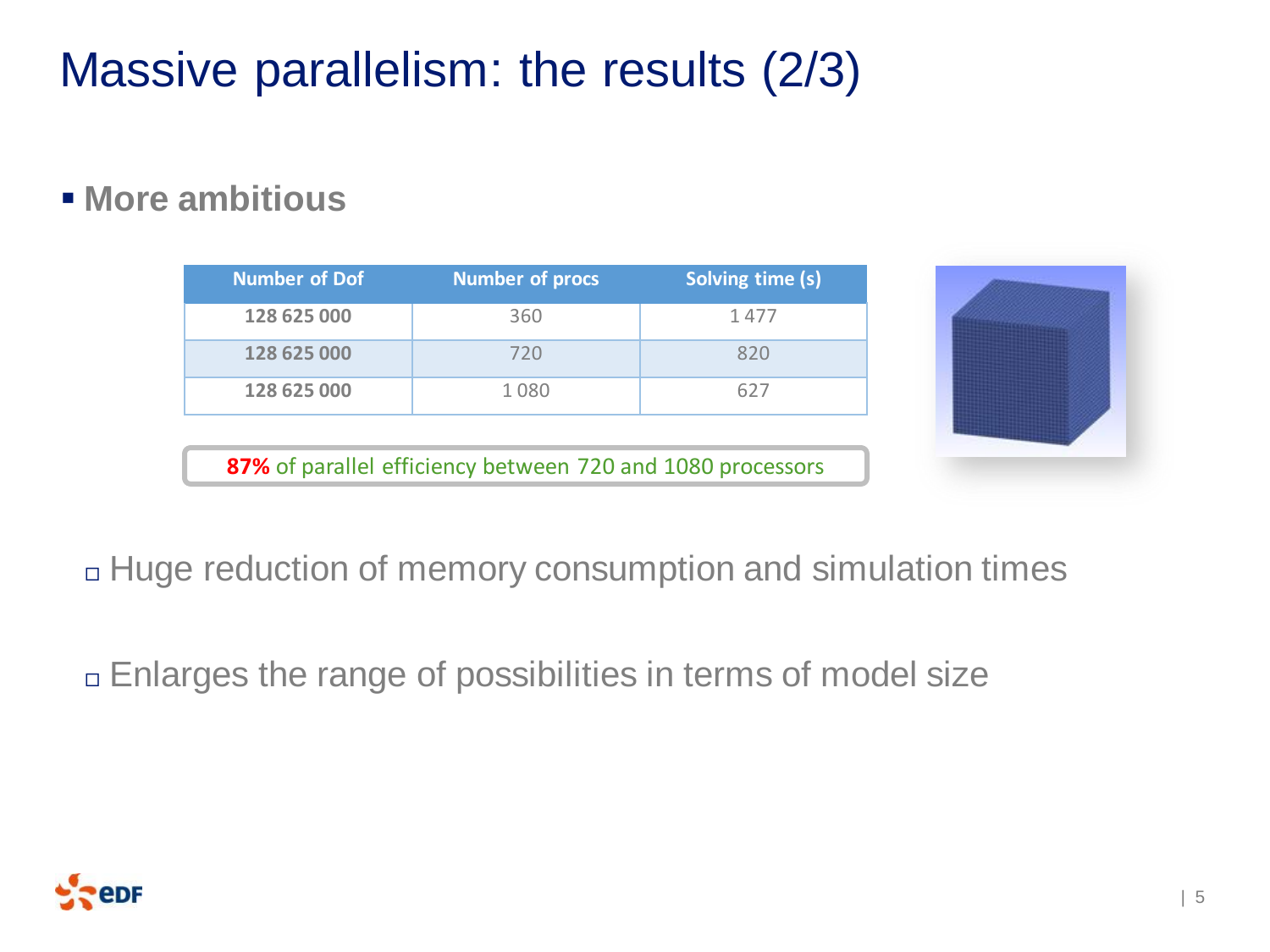#### Massive parallelism: the results (3/3)

**Elasto-plastic computation (static and non-linear)**

| <b>Dof</b>      | <b>Procs</b> | Solving time (s) |  |
|-----------------|--------------|------------------|--|
| 5 5 4 7 4 1 1   | 1080         | 56               |  |
| 41 051 928      | 1080         | 257              |  |
|                 |              |                  |  |
| code aster:     |              | 3 h 30 min       |  |
| code aster HPC: |              | 4 min            |  |



**Sedimentary basin calculation (linear dynamic)**

| Dof.        | <b>Procs</b> | Solving time (s) |
|-------------|--------------|------------------|
| 25 842 015  | 270          | 1.5              |
| 185 911 227 | 1080         | 4.8              |



Extrapolation for 2000 time steps: **3 h**

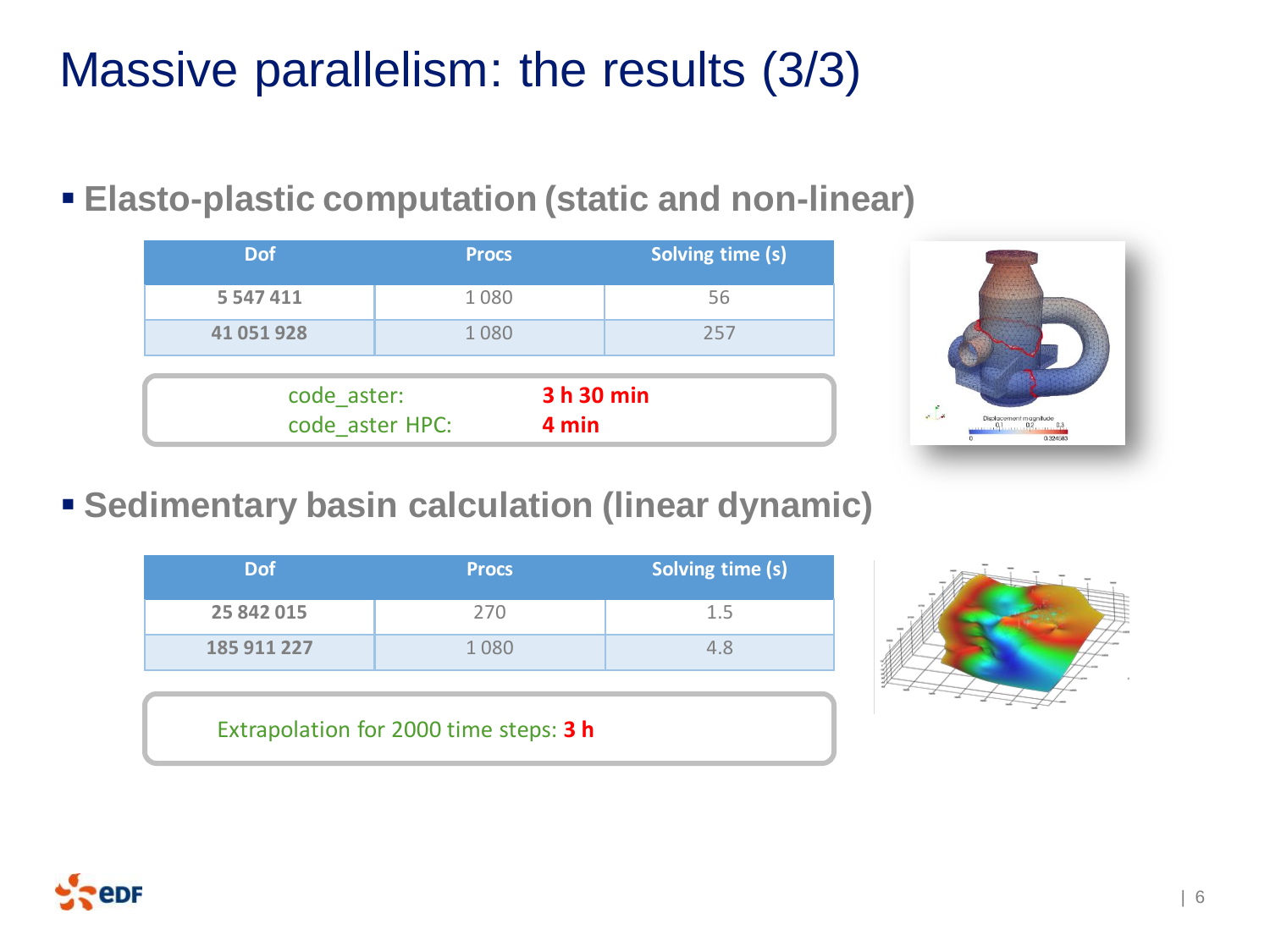#### Massive parallelism: the integration

 **Difficulty: each processor could think it is alone** Data handling risk

**Solution: add encapsulation**  Object oriented programming Data access control

 **Fundamental change in architecture of code\_aster** Adding of a new programming language : **C++** Replacement of the "aster supervisor" by Python supervision

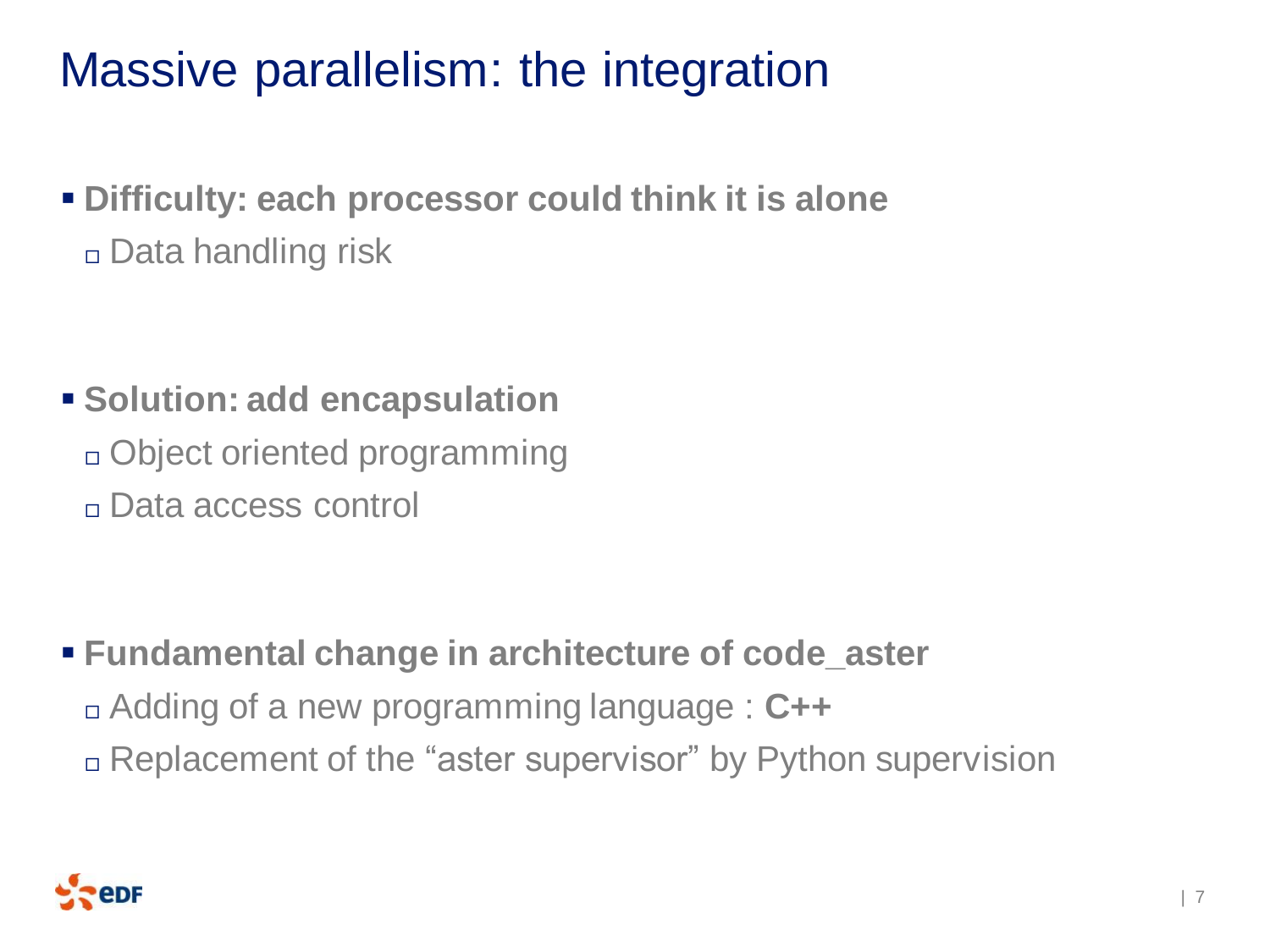#### Massive parallelism: the architecture

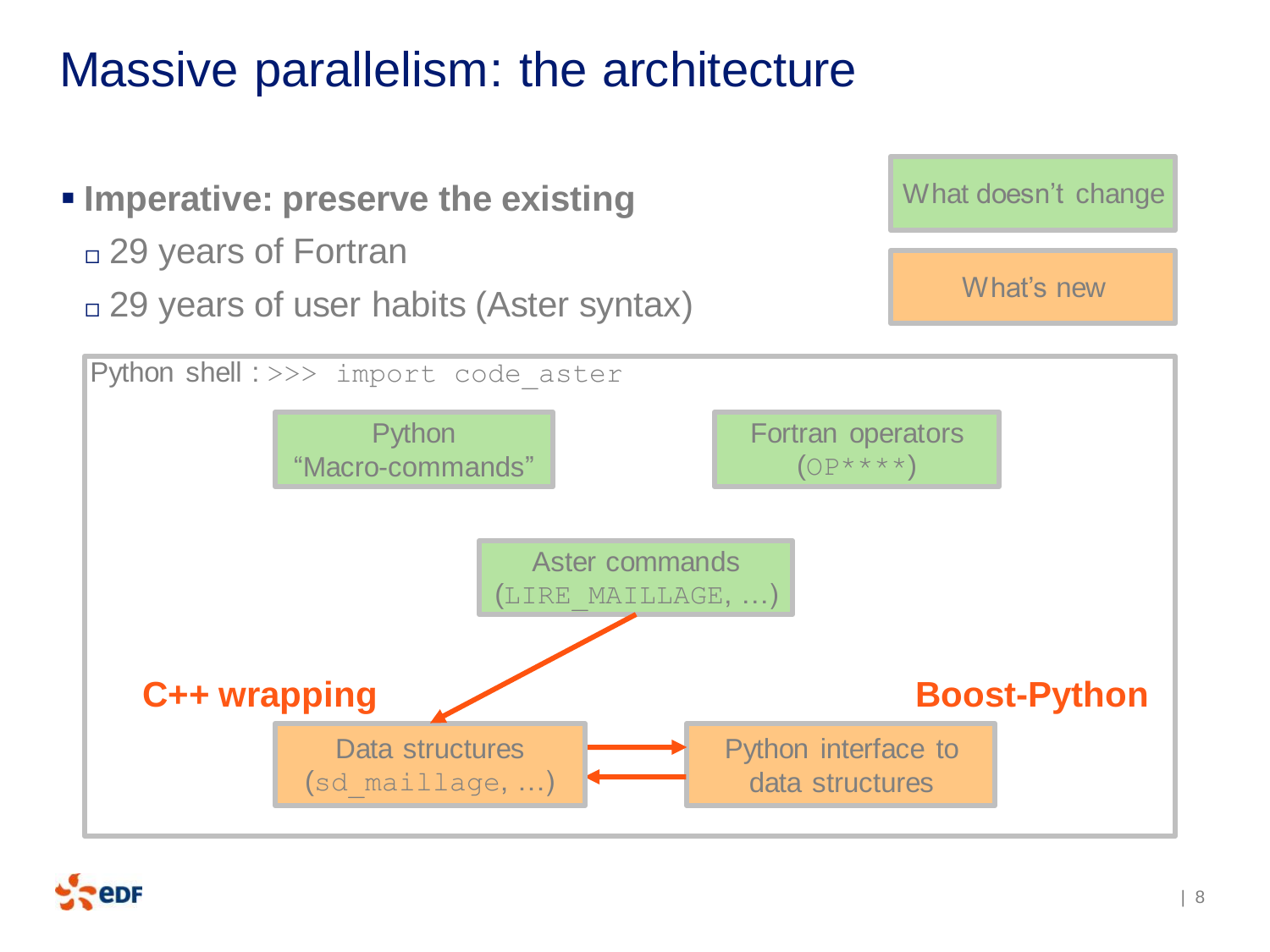## Massive parallelism: the collaborative project (1/2)

- **Subsidized collaborative project**  EDF R&D
	- Public research institution : IFPEN
	- Academic partner : LMT Cachan, CERFACS

SME:

- V&V: NECS
- Interoperability and deployment: PhiMeca
- **Shared target:**

#### *Develop and make available a more powerful and interoperable HPC version of code\_aster*



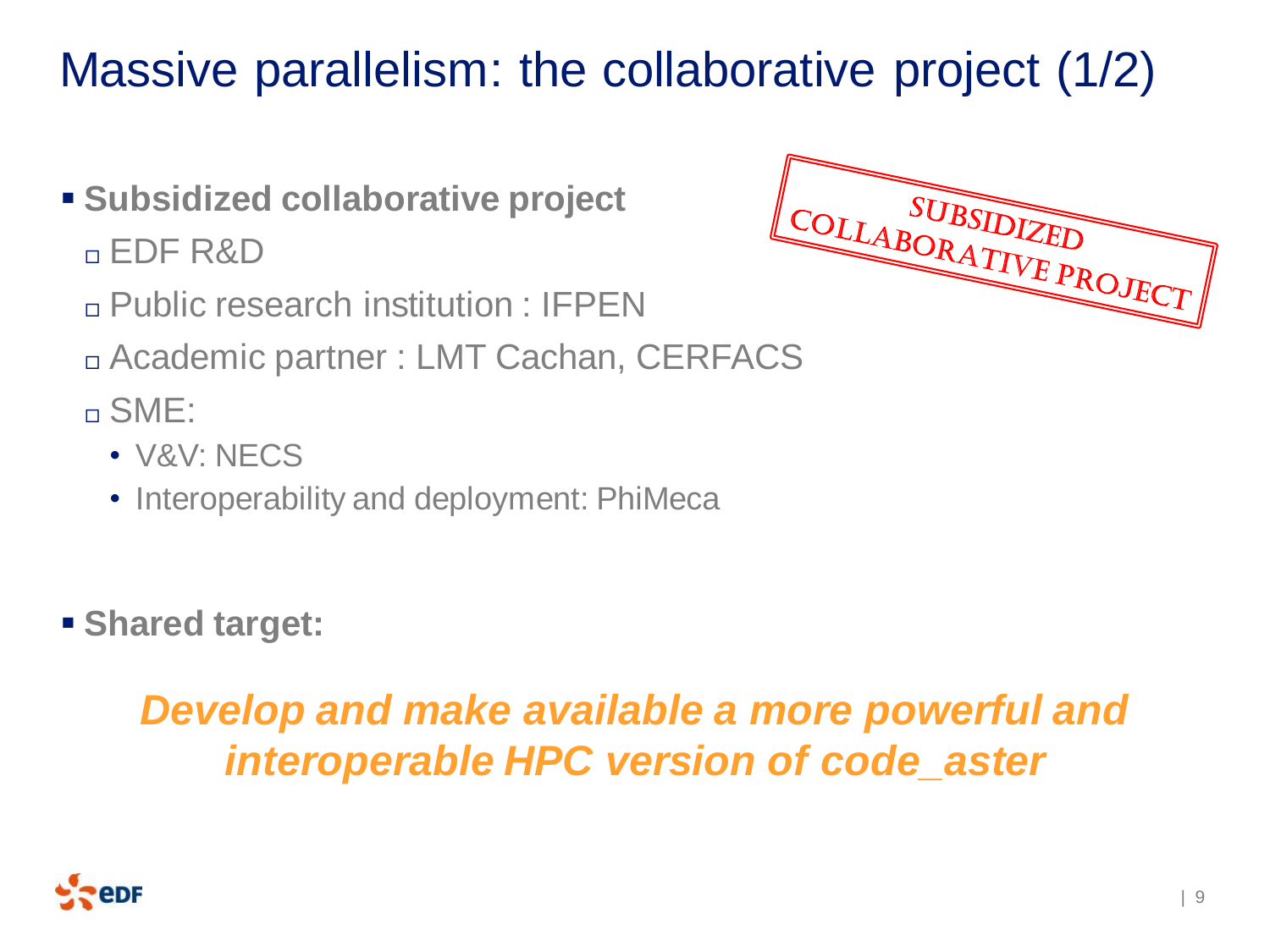## Massive parallelism: the collaborative project (2/2)

- **PAMSIM (PA**rallélisme **M**assif en **SI**mulation numérique pour la **M**écanique)
- **A 3-year project ending in late 2018**
- **Late 2018**
	- □ HPC version of code aster
	- With same V&V as code\_aster "legacy"
	- Deployed on external supercomputers





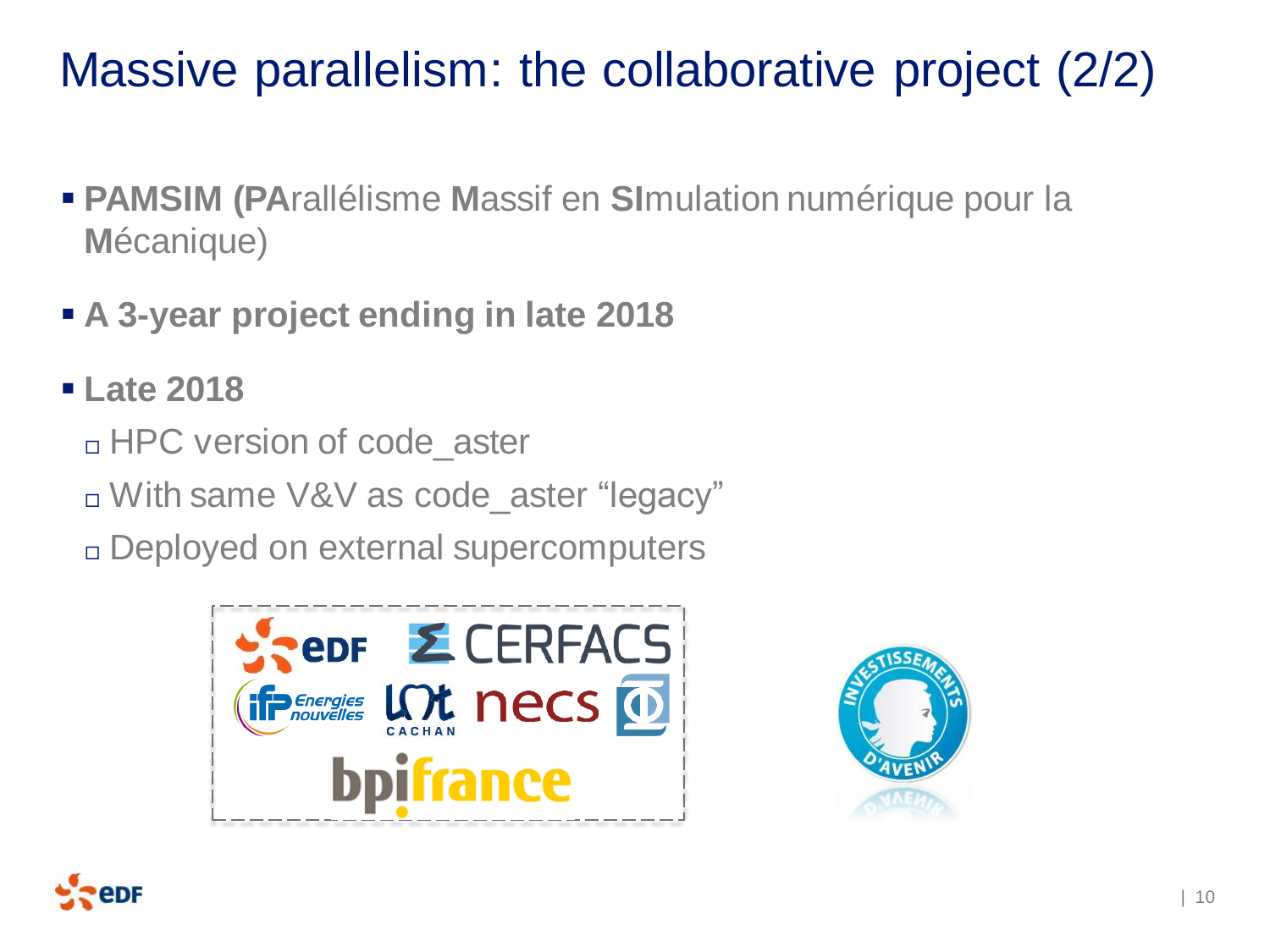## Massive parallelism: the consequences (1/2)



**No other changes to the command file** 

The most transparent solution possible for the user

 **"Old-fashion" parallelism continues to exist** The two modes co-exist

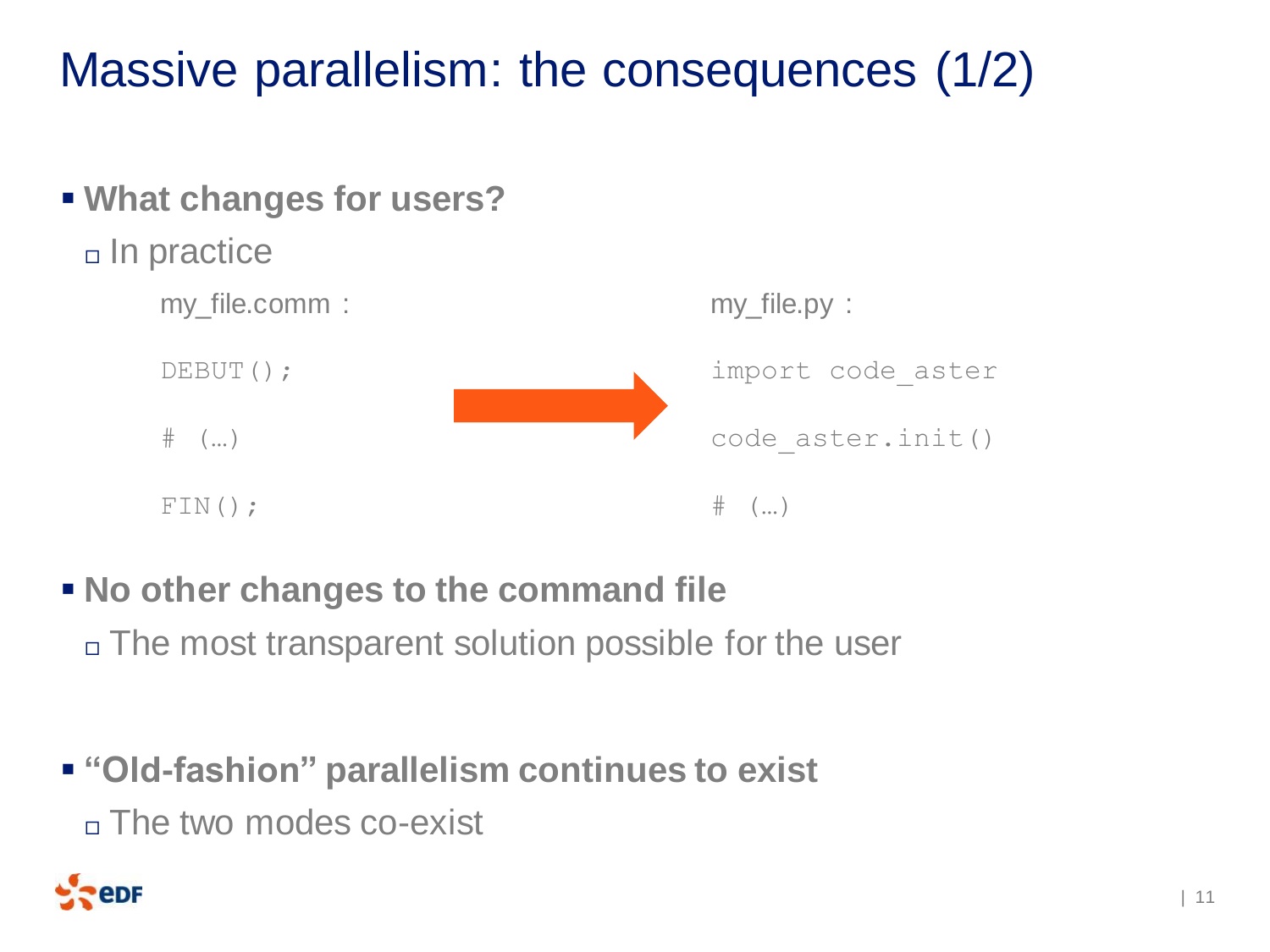#### Massive parallelism: the consequences (2/2)

**What changes for developers?**

 **New architecture designed to preserve habits** Ease of change management

**In the short term: nothing changes abruptly** 

- **Progressively:** 
	- The core team will develop in C++
	- Occasional developers will work in Python

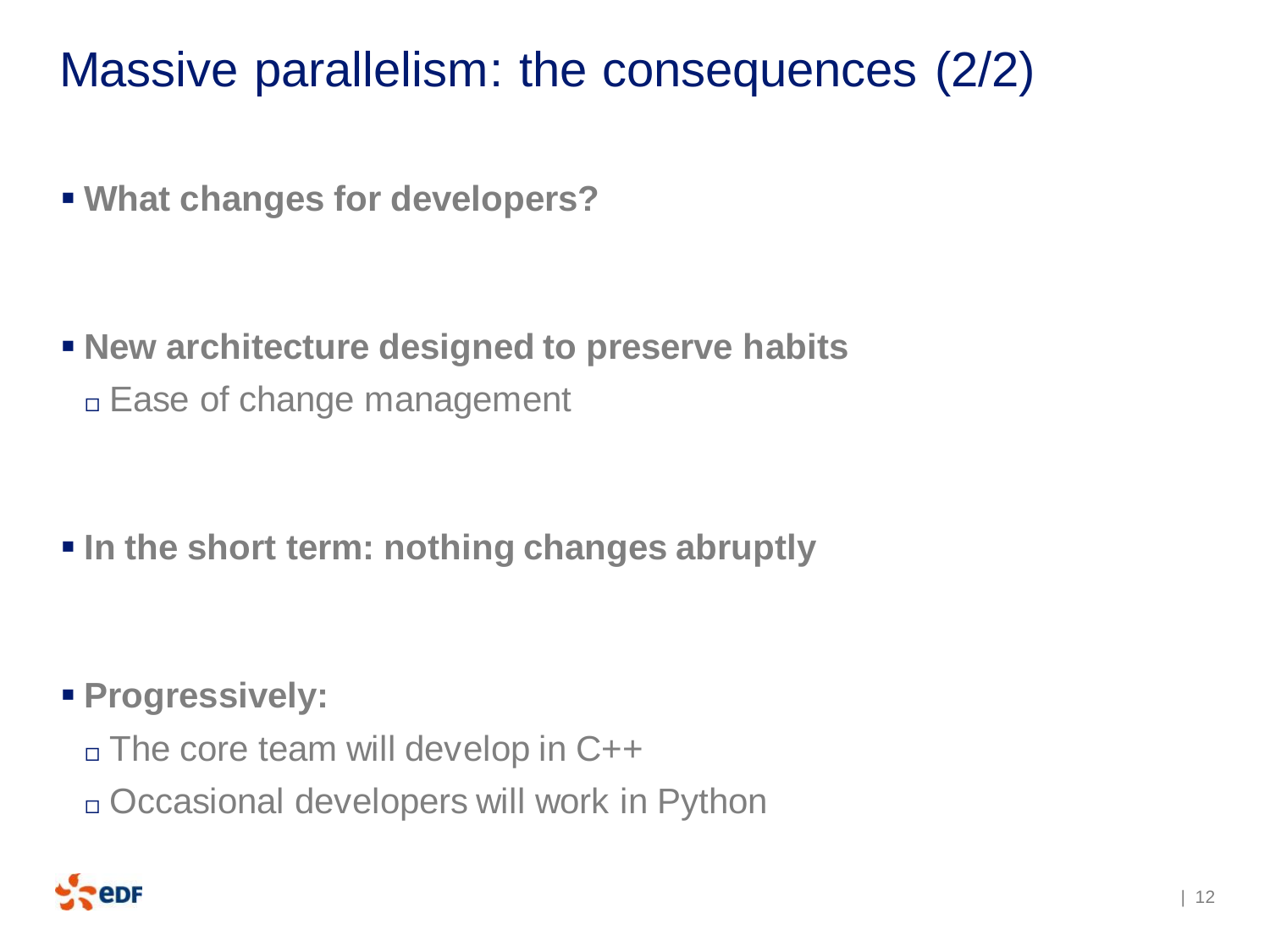#### Massive parallelism: the new things

#### **The HPC, of course**

n Linear and non-linear mechanical calculations

Always with the same license cost

#### **New access to data structures (python shell)**

 $\Box$  To be enriched according to needs

```
\# (...)mesh = LINE MATLLAGE()# get coordinates of the mesh
coord = mesh.getCoordinates()
# print coordinates
print "coord[3]", coord[3]
                                    Access to value 
                                      without copy
```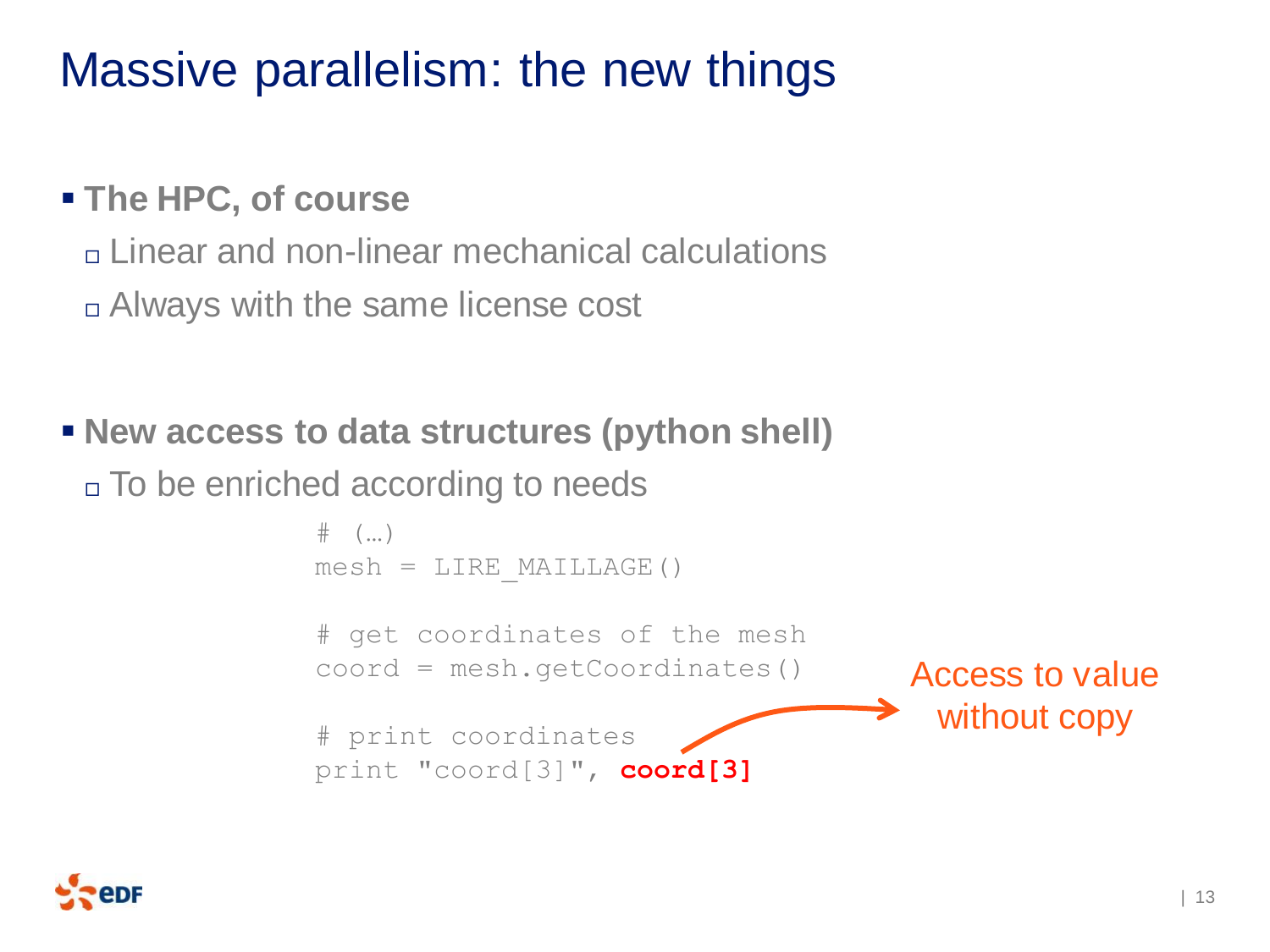#### Massive parallelism: the outlooks

- **Developing and using AsterHPC's capabilities**
	- Valorisation through use on critical studies for EDF
		- Site effect for the seismic justification of our nuclear power plants
			- 200 M of physical ddl in linear dynamics over 4 000 time steps
			- Contribution to the robustness of our seismic safety demonstrations
		- Sizing of PWR nuclear waste repository galleries
			- 50 M of ddl in very non-linear quasi-static modelling
			- $-$  Costs avoided in billions €
- **Continue to enrich the interfaces of the objects**

Facilitate data access and interfacing

 **Replacement of "official" code\_aster by the new version** Replacement in **2019**